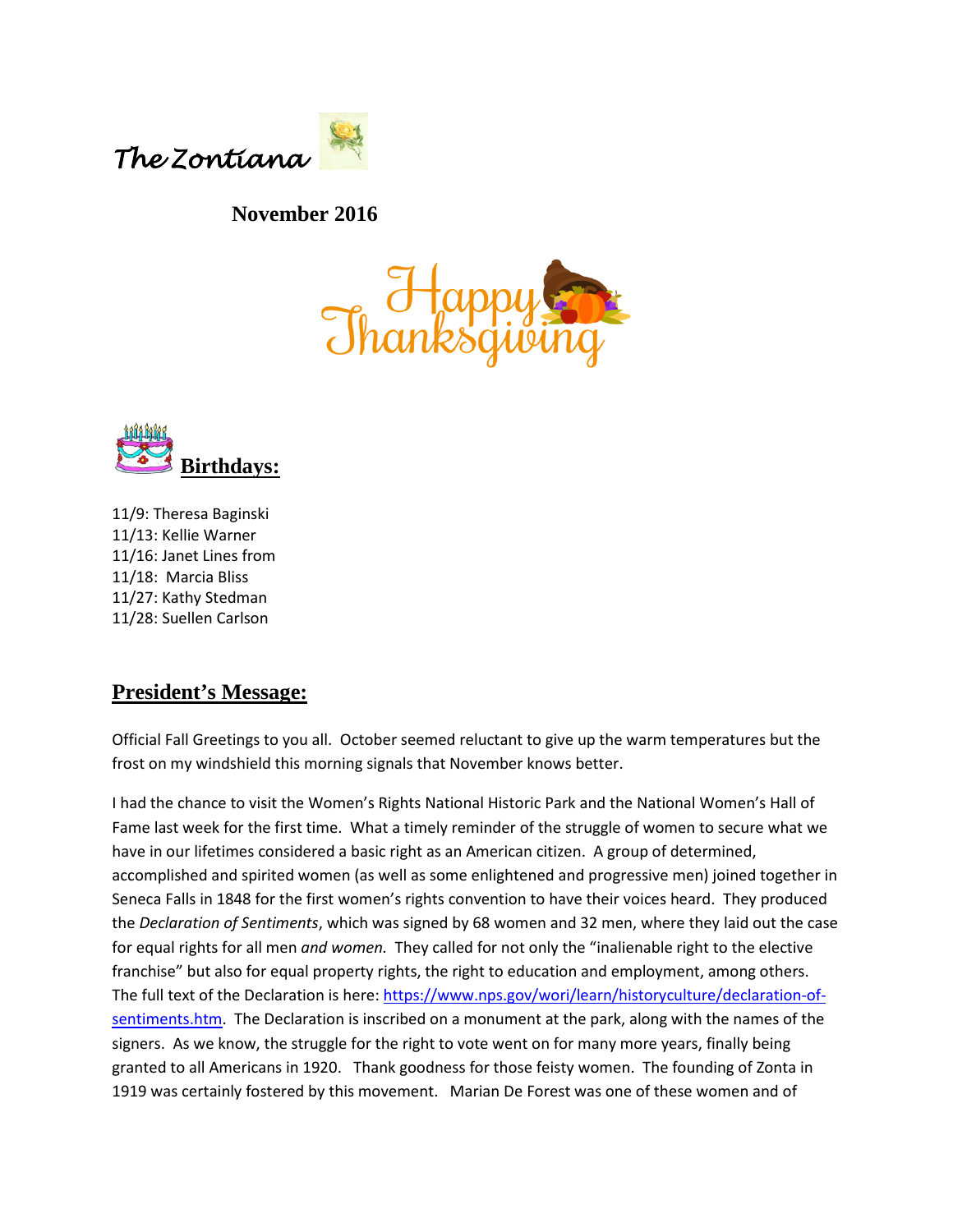course I had to walk down the street to the Women's Hall of Fame to see her plaque as a member of the Hall of Fame. The link to her bio is here[: https://www.womenofthehall.org/inductee/marian-de-forest/.](https://www.womenofthehall.org/inductee/marian-de-forest/)

I always try to remember the women who have gone before me when I think about my ability to play sports in high school, the fact that no one questioned my desire to go to college, and the advancements in my professional life. And I'll certainly appreciate my visit to Seneca Falls when I visit the polls next week. As Zontians, we know that spirit of the some 300 attendees of the first Seneca Falls Convention lives on as we work to empower women through service and advocacy.



I'm thinking field trip in the Spring…who's in?

Jill

### **Program: ZOTY**

(PICTURED AT THE MARVIN HOUSE L-R: Danielle DeJoy Moss, Zontian of the Year - Bonnie DeJoy, Friends: Bill Burley, Marcia Hern and Scott Mekus)



JAMESTOWN: Wednesday, October 19th, The Zonta Club of Jamestown announced their Zontian of the Year: Bonnie DeJoy. A member since 2006, Bonnie was president of the Zonta Club of Jamestown from 2013-2015. She is a Vice President of Regulatory Affairs for Trinity Biotech USA, has a daughter, Danielle DeJoy Moss and two adopted dogs Teddy and Jackson.

"Active in the community and instrumental in many of Zonta's functions, Bonnie has supported and advocated for women locally and internationally. She was an organized and fantastic President. She's a solid communicator. She's a great representative to have from the U.S. We in Zonta are very proud of her and all her accomplishments," said Rosie Papalia, President Elect, Zonta Club of Jamestown and Chair of the Zontian of the Year program.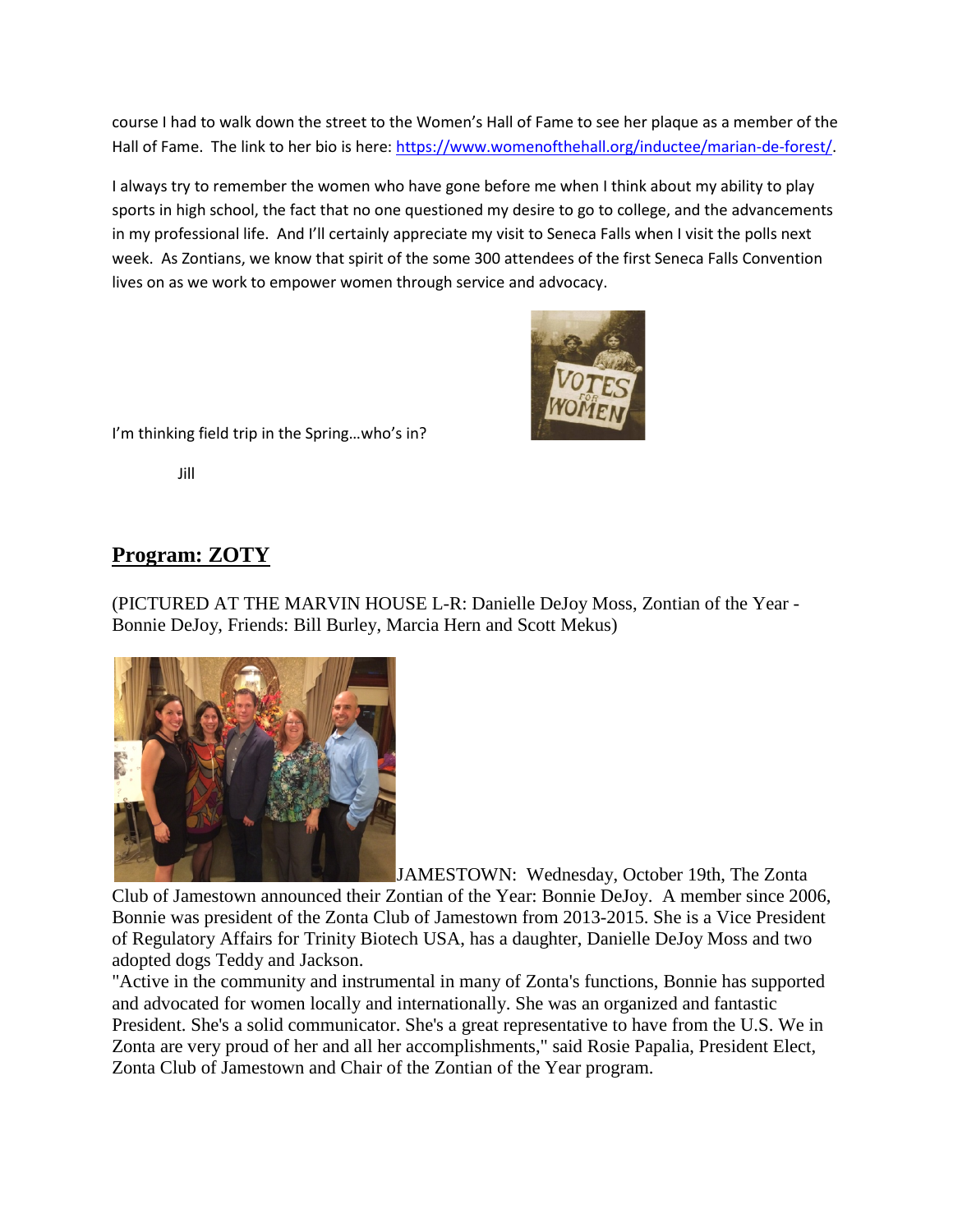The program consisted of a somewhat visual biography of clues of the mystery Zontian of the Year's life. Getting more detailed toward the end with actual names and favorite stories from Bonnie's daughter and points of information from good friend Bill Burley.

Bonnie said, "Wow! I was so surprised and this is such an honor. It's what we do as an organization both locally and worldwide that means the most to me. We make a difference, sometimes in small ways and sometimes in some significant ways, but it all matters."



# **In The News:**

A local service club, the Zonta Club of Jamestown, announces it's annual fundraiser has begun! The Zonta "Calendars of Cash" are currently being offered by all Zonta members for a \$20 donation. The calendars fund the various service projects of the club including: YWCA Team Program, The Princess Club, The Jamestown Boys and Girls Club, The Salvation Army Anew Center, several locally funded scholarships, and Zonta's successful women's outreach: "Lily's Hope" at the WCA Cancer Treatment Center, at Jones Memorial Health Center.

Lily's Hope provides free head coverings for local women going through any medical treatment where hair loss is evident. Also available are scarves, turbans, quilted bags and pillows which have been lovingly donated from the community.

## **Events Coming Up:**

#### **Zonta at the United Nations NY November 17th**



#### **This year's briefing will include two topics: Sexual Violence in Conflict Areas and Anti-Terrorism.**

#### **The briefings will present information on the problems and the action being taken to assist in these global issue**

As a co-sponsor, Zonta members are eligible for a discounted rate of \$115 (US) which includes a tour, lunch in the delegates lounge and two briefings. A bus from Albany or New Palz is available for an additional \$50 (US)

Deadline to register is **November 1st, 2016.**